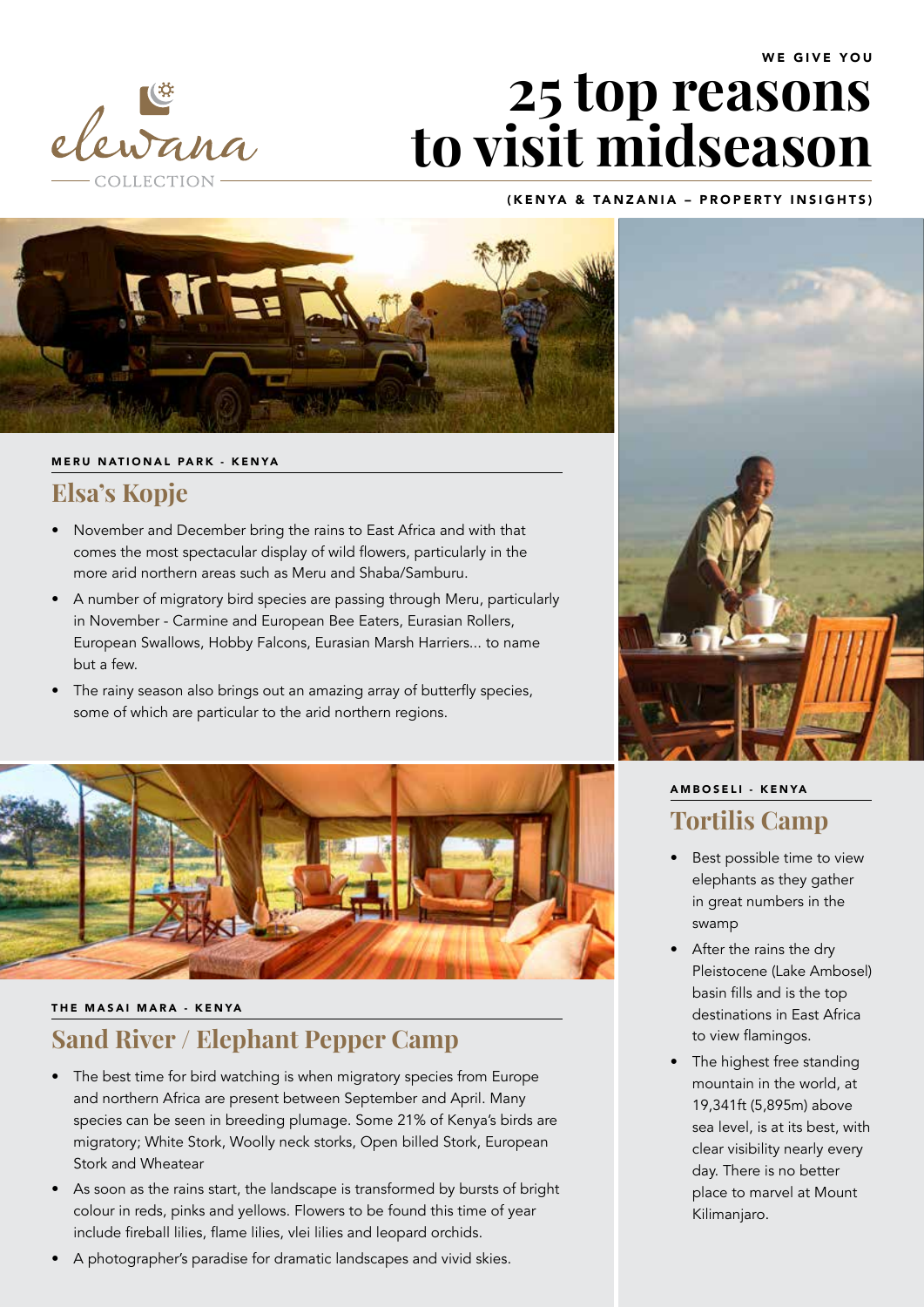

### LAIKIPIA REGION - KENYA

# **Loisaba Tented Camp / Loisaba Star Beds Lewa Safari Camp / Kifaru House**

- New-borns are plentiful; Impala, Gazelle, warthog as the cycle of life starts again
- Migrant birds start to arrive in September in addition to crowned Cranes that arrive in large numbers.
- • Spectacular Butterfly migration late January.



### NORTHERN SERENGETI -TANZANIA

# **Serengeti Migration Camp**

• Hyrax give birth during the month of February and there are so many "fresh out the oven" baby hyrax and they aren't shy of humans and you can get quite close and observe them learning to climb and develop



### CENTRAL SERENGETI -TANZANIA

# **Serengeti Pioneer Camp**

• January to March is the wildebeest calving season in the Serengeti

### DIANI BEACH - SOUTH COAST KENYA

# **Afrochic Diani**

- If you are lucky, witness Sea Turtles hatching from our own hatchery (Note: unpredictable)
- The Indian Ocean with its crystal blue waters offers some of the best coastline for scuba diving at this time of year.
- The Humpback Whales migrate along the coastline and the best time to see them is October. The Whale Shark travel earlier in the year so catch them in February or March.